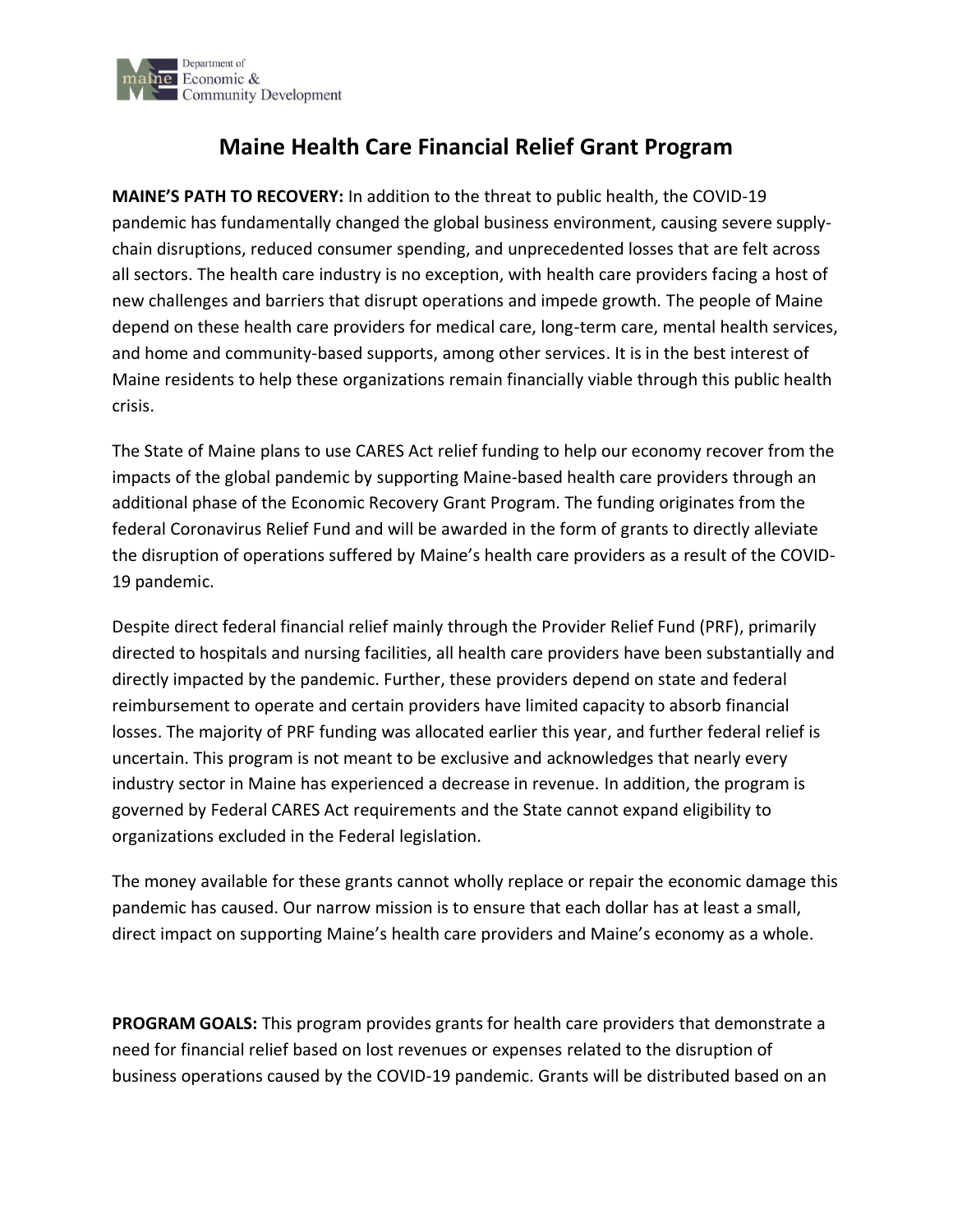

organization's demonstrated losses as a pro-rated percentage of the total losses reported by qualified applicants.

The program is not intended to replace lost profits but only to help organizations remain viable as a bridge to economic recovery. This program is intended to assist in the stabilization of Maine's economy and accelerate the transition from short-term relief to regaining our state's focus on Maine's 10-year Economic Development Strategy, anchored in talent and innovation.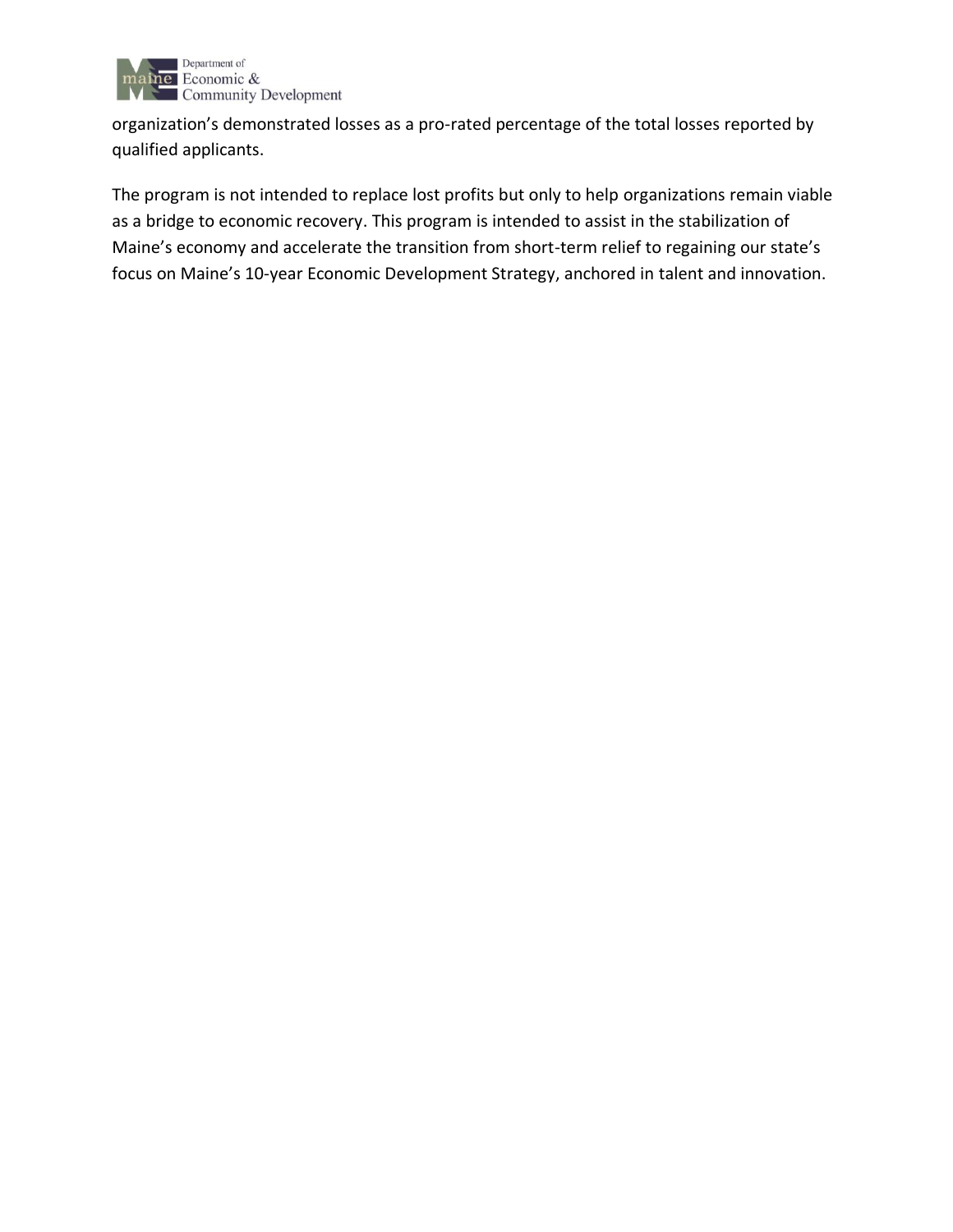

#### **Enclosure 1:**

### **Eligibility Criteria:**

The Maine Health Care Financial Relief Grant Program is intended to assist in covering losses incurred as a direct result of the COVID-19 pandemic and related public health response. Providers will be liable for any misuse of funds. The grants are taxable income and subject to audit.

- Suggested organization expenses may include but are not limited to:
	- o Payroll costs and expenses;
	- o Rent or mortgage payments for organization facilities (unless otherwise waived by lessor/lender);
	- o Utilities payments;
	- $\circ$  Purchase of personal protective equipment required by the organization;
	- o Business related equipment;
	- $\circ$  Investments that will support your organization's long-term sustainment;
	- o Expenses incurred to replenish inventory or other necessary re-opening expenses; and
	- o Necessary operating expenses.
- Examples of unallowable expenses include (list is not all-inclusive):
	- o Depreciation expense
	- o Entertainment
	- o Lobbying
	- o Goods and Services for Personal Use
	- o Fines, Penalties, Damages and other Settlements
- Funds must be spent on operations that are strictly within Maine.
- This grant is considered reportable income; therefore, funding received from this grant must be included with reportable income at tax time. For applicable providers, a Form 1099 will accompany any awarded grant monies.

### **To qualify for a Maine Health Care Financial Relief Grant your organization must:**

- Demonstrate a need for financial relief based on lost revenues or expenses incurred since March 1, 2020 due to COVID-19 impacts or related public health response;
- Demonstrate an expected 20% loss in revenue minus expenses for 2020 due to COVID-19;
- Be a health care provider which has accepted Medicaid members in 2020, including:
	- Hospitals and nursing facilities of any size which were not previously eligible under the Economic Recovery Grant Program
	- Congregate Care Facilities and Home and Community Based Waiver Providers, of Behavioral Health and Intellectual/Developmental Disabilities Services, Group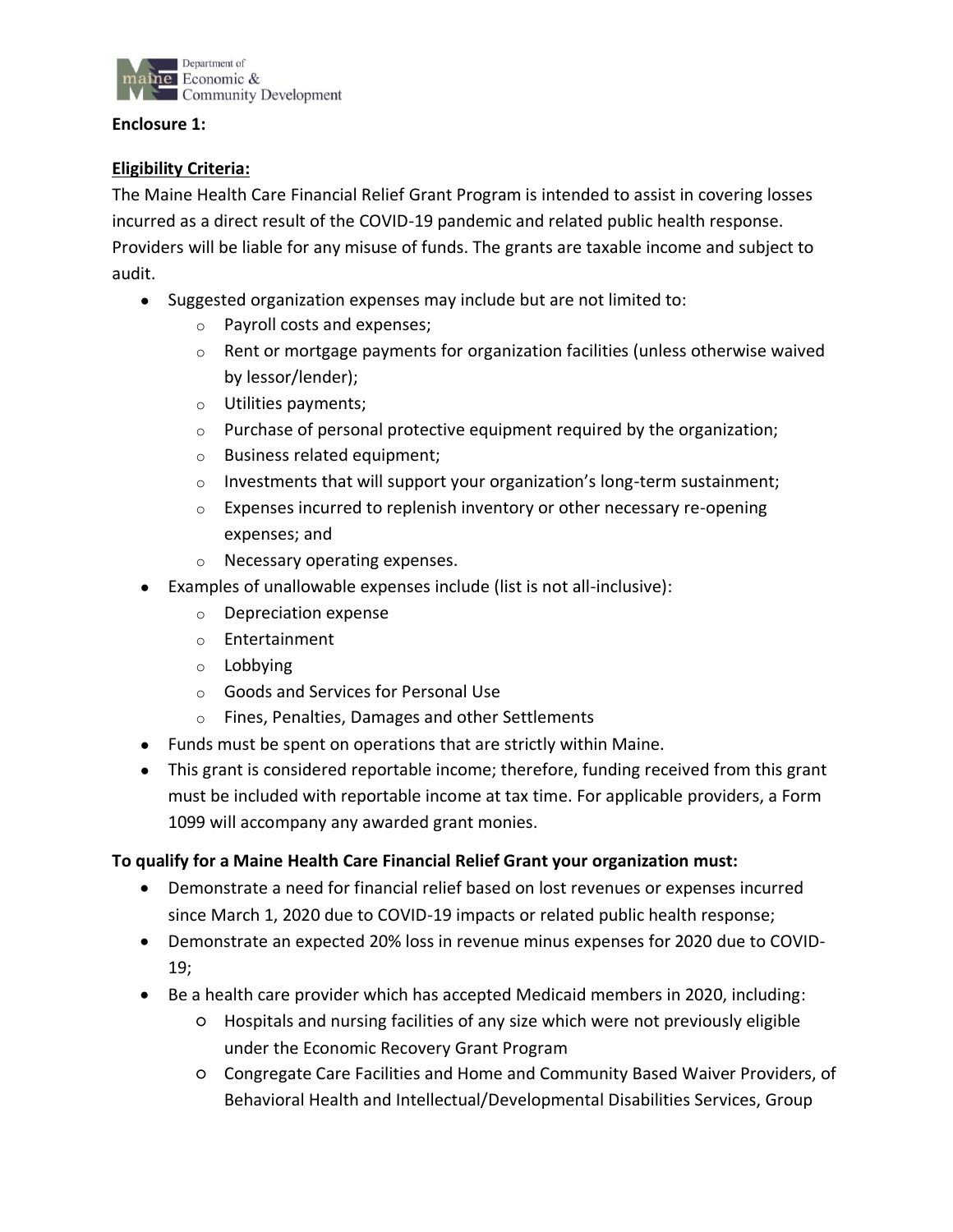

Practices, and other Medicaid Providers with more than 250 employees which were not previously eligible under the Economic Recovery Grant Program

- Have significant operations in Maine (organization headquartered in Maine or have a minimum of 50% of employees and contract employees based in Maine);
- Be current and in good standing with all Maine State payroll taxes, sales taxes, and state income taxes (as applicable) through September 30, 2020;
- Have a Date of Incorporation or Purchase before August 1, 2019;
- Be in good standing with the Maine Department of Labor;
- Be in good standing with the Maine Department of Health and Human Services;
- Not be in bankruptcy, unless actively providing services to clients;
- Not have permanently ceased all operations;
- Be in consistent compliance and not be under any current or past enforcement action with COVID-19 Prevention Checklist Requirements ([https://www.maine.gov/decd/covid-19](https://www.maine.gov/decd/covid-19-prevention-checklists) [prevention-checklists](https://www.maine.gov/decd/covid-19-prevention-checklists)); and
- For health care providers other than hospitals and nursing facilities, employ a combined total of more than 250 employees and contract employees throughout 2020.
	- For the purposes of this calculation, count 1 employee or contract employee if they are employed, on average, at least 30 hours of service per week or 130 hours of service per month. Count 0.5 for each part-time employee who is employed, on average, less than this.
- If eligible for and/or awarded funds as part of Phase 1 or 2 of the Maine Economic Recovery Grant Program, your organization is ineligible for this Phase.

For non-profit organizations: Only organizations that file Form 990 or Form 990-EZ are eligible to apply.

Individual hospitals and Nursing Facilities may apply separately. Assisted Living facilities that have affiliated LLCs may submit separate applications, as long as each individual LLC has more than 250 employees. Otherwise, the group of affiliated entities must only submit one grant application. Please coordinate with other affiliated entities prior to submitting an application.

For purposes of the Maine Health Care Financial Relief Grant, your organization is considered affiliated with any other organization that:

- 1. Has the same Federal Taxpayer Identification Number (including Social Security Number)
- 2. Has the same corporate parent or grandparent
- 3. Is majority owned (more than 50%) by the same owner or group of owners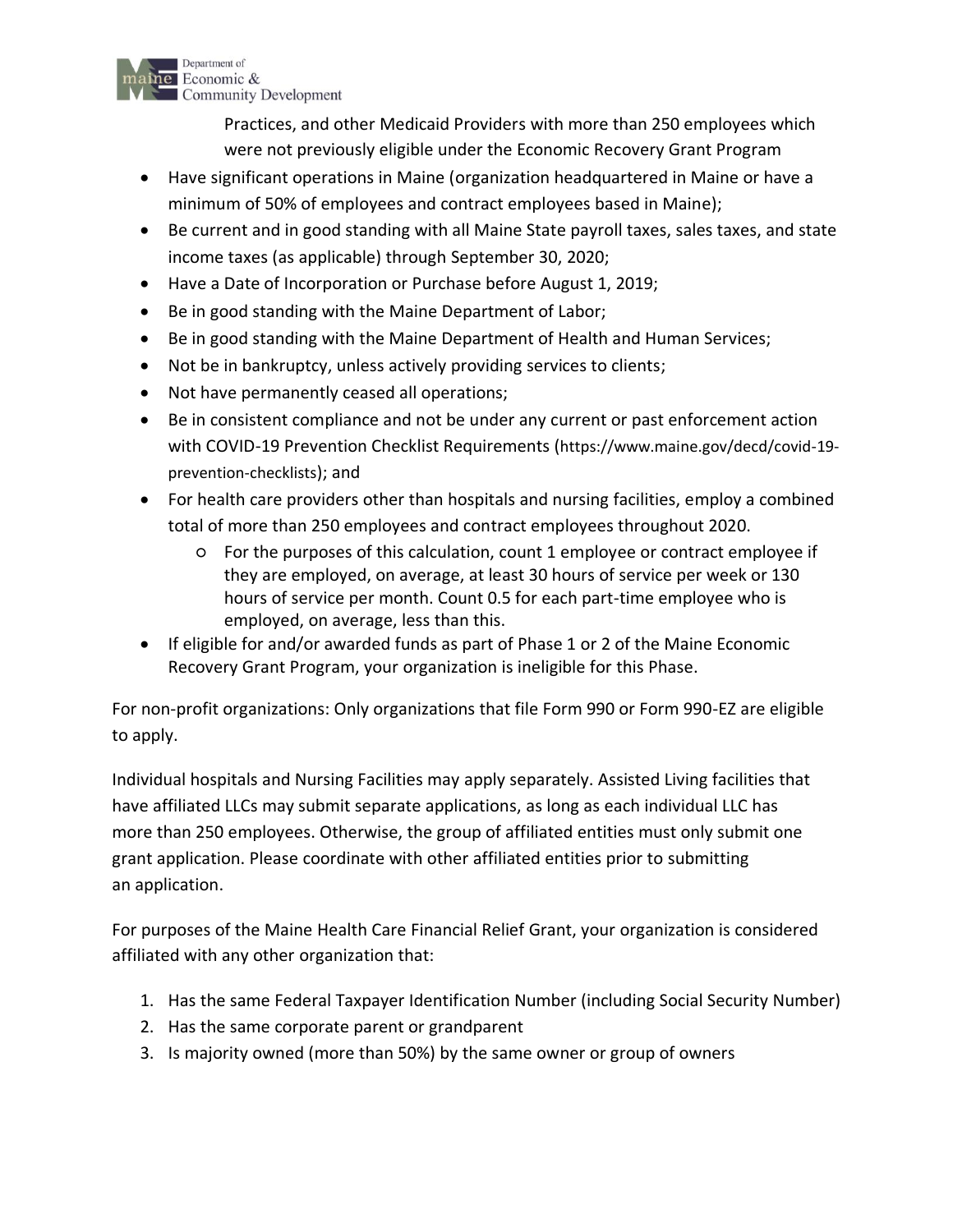

**Note:** If submitting a single application for a group of affiliated entities with the same corporate parent or grandparent, or same majority ownership, but different TINs, please report the TIN for each affiliate in the "Affiliated Organizations" section of the application.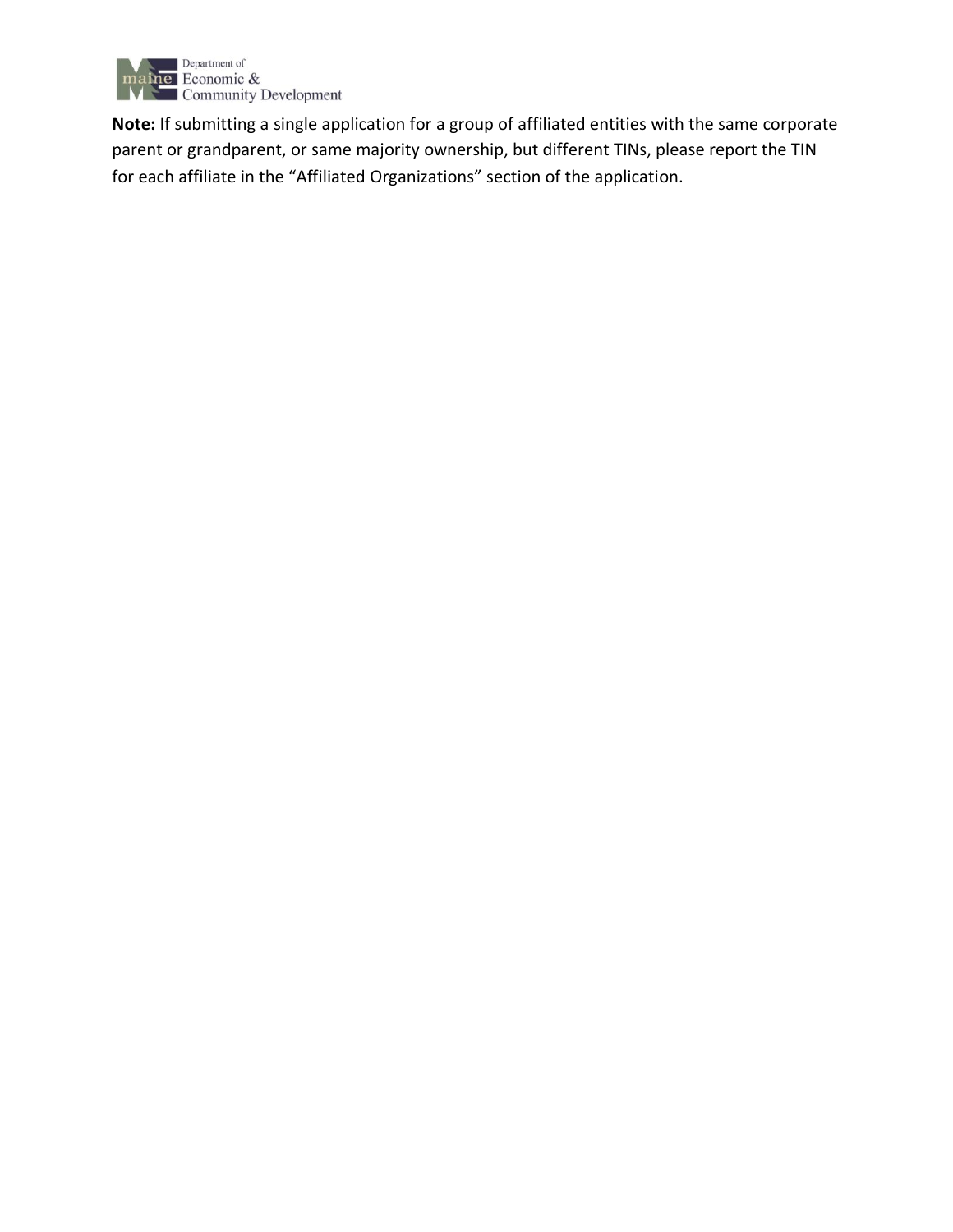

#### **Enclosure 2:**

## **What you will need to complete this application:**

You will need the following information about your organization (and any affiliated organizations) before you begin your Maine Health Care Financial Relief Grant application:

- Federal Taxpayer Identification Number (TIN)
	- o Federal Employer Identification Number or Social Security Number
	- $\circ$  If submitting an application for affiliated entities with different TINs, you will need to report the TIN for each affiliate
- National Provider Identifier(s)
- Type of business/organization (non-profit or for-profit)
- Data Universal Number System (DUNS) number. To set-up or verify a DUNS number, visit [https://www.grants.gov/applicants/organization-registration/step-1-obtain-duns](https://urldefense.proofpoint.com/v2/url?u=https-3A__www.grants.gov_applicants_organization-2Dregistration_step-2D1-2Dobtain-2Dduns-2Dnumber.html&d=DwMFAg&c=WO-RGvefibhHBZq3fL85hQ&r=umgeq9-_MG6HnYCaDyNnNLwrDfx_-OAo120aIEsRu_8&m=E-S8jFm2s8jQ9AtaAdMoiSBHN1X1zsN8pFU6D6NNfHw&s=1g6r9VegQe7pDOxeE-ceZJeo2OSeOxC6bc_Bm93WPJU&e=)[number.html.](https://urldefense.proofpoint.com/v2/url?u=https-3A__www.grants.gov_applicants_organization-2Dregistration_step-2D1-2Dobtain-2Dduns-2Dnumber.html&d=DwMFAg&c=WO-RGvefibhHBZq3fL85hQ&r=umgeq9-_MG6HnYCaDyNnNLwrDfx_-OAo120aIEsRu_8&m=E-S8jFm2s8jQ9AtaAdMoiSBHN1X1zsN8pFU6D6NNfHw&s=1g6r9VegQe7pDOxeE-ceZJeo2OSeOxC6bc_Bm93WPJU&e=)
	- $\circ$  A DUNS number is required to receive grant funds and is part of the application.
- Principal office address
- "Doing business as" (DBA) name
- Applicant address and other contact information
- For businesses: Ownership percentage of each individual owner with greater than 25% equity
- For sole proprietors: Total amount of unemployment compensation benefits received March 1, 2020 – September 30, 2020
- Documentation of any other monies awarded through federal grants or loans by the CARES Act
- 2017, 2018, and 2019 revenue, expenses, and depreciation (as applicable)
- 2020 anticipated revenue and expenses excluding depreciation, taking into account the impact of the COVID-19 pandemic on revenue and expenses
- An estimate and justification of the percent (%) of 2020 loss in income that directly is connected to a disruption of operations due to the COVID-19 pandemic or related public health response
- A prepared, electronic W-9 in the event your provider is selected for a grant [\(https://www.irs.gov/pub/irs-pdf/fw9.pdf\)](https://www.irs.gov/pub/irs-pdf/fw9.pdf)

### **Distribution Criteria and Formula**

Maine Health Care Financial Relief Grants will be distributed based on an organization's demonstrated January – September 2020 losses due to COVID-19 as a pro-rated percentage of the total losses due to COVID-19 reported by all qualified applicants for the same time period. All grant amounts are subject to review and adjustment pending applicant volume and magnitude of reported losses. Depreciation is excluded from expenses.